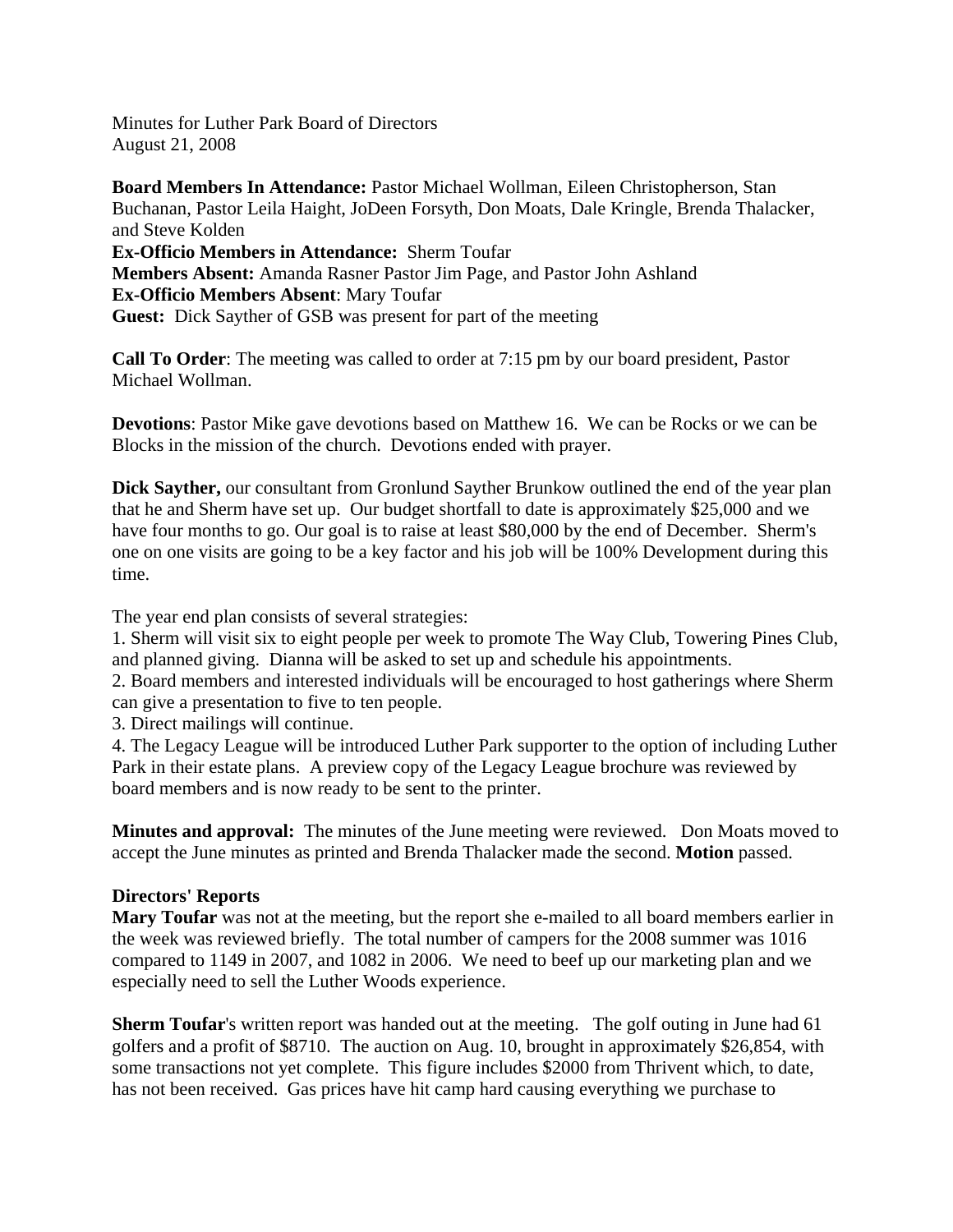increase in price. We have 331 supporters in the 2008 Way Club, which is less than the number we usually have at this time of year. We have 16 members in the Towering Pines Club.

**"Every Congregation" outreach report:** The Sunday congregational visits continue. Pastor Mike has preached in 19 congregations, Sherm in 24, and Mary in 3. At least 210 donations have been made that we know are a result of the Sunday outreach, for a total of \$12,143.35.

## **Committee Reports**

**Program**-There was no report from this committee because they have not met.

**Property**-Don Moats reported that several maintenance projects have come in below budget. With the help of good volunteers and wise choices, cabin shingles, pool filter, and the Luther Woods shelter improvements came to \$14,970 compared to the \$25,200 budgeted for these. A decision needs to be made about the barn on the farm. It is not being used for anything but storage at present and it is in need of repair. Is it worth repairing and if it was repaired, what would we use it for? The committee also sees a need to establish some rental fees for individuals storing boats and other things at the farm during the winter months. Sherm said that the Managed Forest Law program renewal is in progress and we are receiving information from the plan writers. Pastor Mike told us that a group of men from Central in Chippewa is planning to do a day of volunteer work at Luther Park every spring and fall.

**Finance**-Printed summaries of the July 31, Income/Expense Report were passed out. Brenda Thalacker went

over the main points of the report. We have more negative numbers than we should at this time of the year. We have been keeping our expenses down, but our income is not where it should be. We are holding July checks and our net income from operation is -\$71,148.68. There was a question about the figures for the golf outing being different than what Sherm gave in his report. Sherm made a note to check on the figures to insure that we have the correct numbers. Stan passed out a graph showing his best estimated annual fund income projection for the rest of 2008 and it is not looking good. Pastor Mike said that the board will have to make some tough decisions in October, if finances don't improve before that.

**Contingency Team Report-**Steve reported for the group, which consists of board members, Brenda, Mike, Steve, and Sherm and also Jim Wischnewski who has past experience in helping a YMCA get out of debt. The team has had two meetings to gather information and set some goals. Their next meeting will be Sept. 4, when they will work through ways to reduce expenses and increase income. The goal is to have a list of options for the board to consider at the October meeting, if we still are not meeting our expenses at that time.

## **Old Business**

 **Board schedule for regular meetings**-At past meetings, we have considered the idea of meeting less often than monthly, but the general feeling now is that we need to meet every month